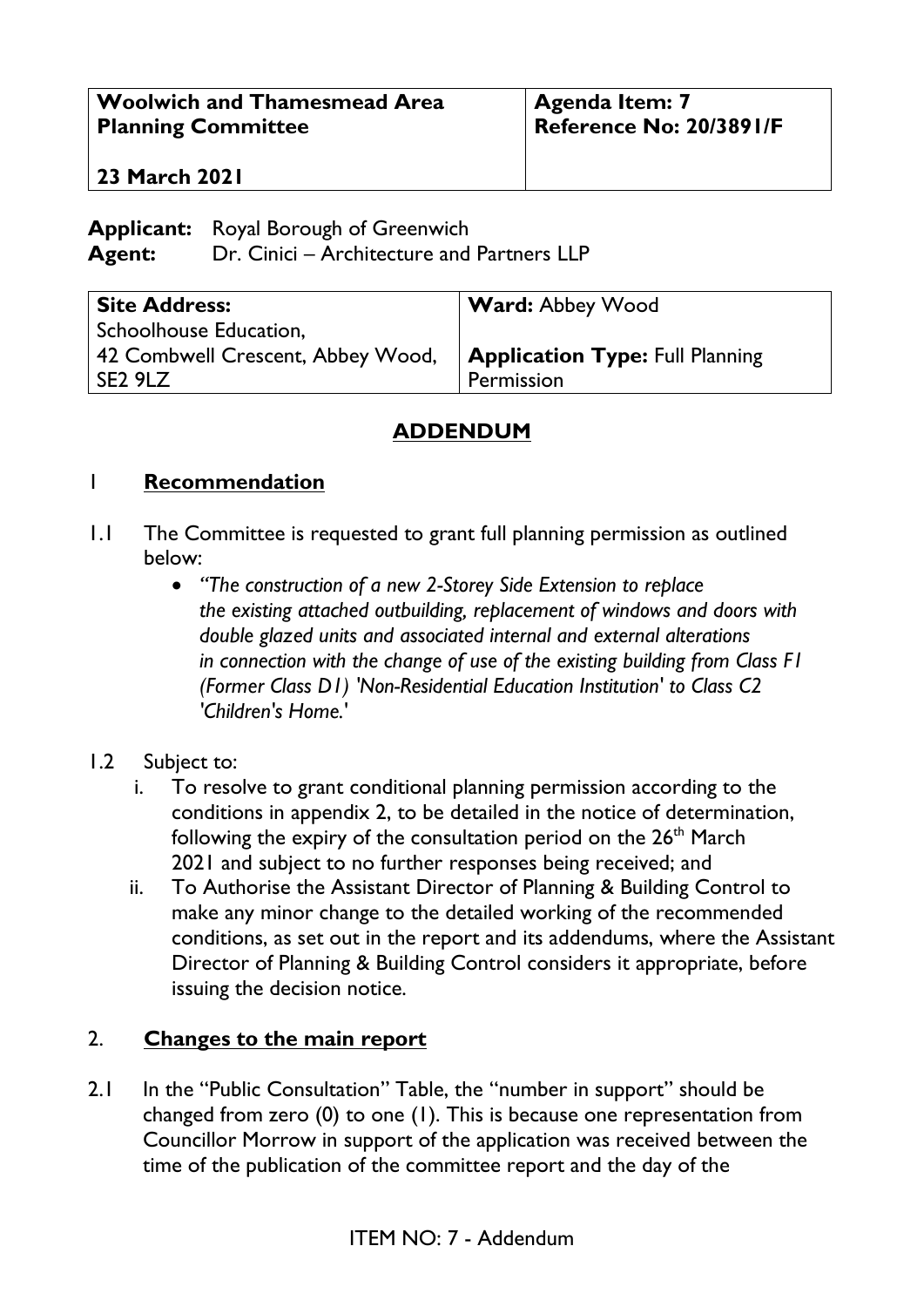Committee Meeting (also see the amendment to section 6.7 of the report below).

2.2 Section 5.8 of the committee report should be removed and instead replaced with the below:

> There will be up to 6 young people (residents) living on site at any one time. Overnight there would also be at least 2 members of staff present, with 1 covering a 'sleep-in' shift and at least 1 covering a "walking" night shift. The total number of staff present would depend on the specific needs of the residents at the time.

2.3 Section 6.7 of the committee report should be removed and replaced with the below:

> Following initial publication of the committee report, an additional response has been received from Councillor Morrow. A summary of this response is provided below:

- Support of the application on the basis that similar council run children's homes in the borough are of a high quality.
- Support of the application on the basis that the provision of an additional children's home of this type offer high quality placements locally, as opposed to a higher cost placements elsewhere.
- 2.4 At Section 6.8 of the committee report, the below section of the table should be read as the below, following a recent response by the Housing Occupational Therapy Department:

| <b>Details of</b>     | <b>Summary of</b>            | <b>Officers comments</b>  |
|-----------------------|------------------------------|---------------------------|
| <b>Representation</b> | <b>Comments</b>              |                           |
| <b>Housing</b>        | The scheme should comply     | It is noted that this     |
| Occupational          | with the standards of The    | application is for a      |
| Therapy:              | <b>Building Regulations,</b> | conversion of an existing |
|                       | <b>Approved Document M</b>   | building and is not new   |
|                       | (Volume 2 - Buildings        | build proposal. In        |
|                       | other than dwellings).       | addition, the proposal    |
|                       |                              | only brings forward an    |
|                       | It is noted that there are   | additional 28sqm of       |
|                       | some areas of non-           | floorspace to the site    |
|                       | compliance and these         | above the existing lawful |
|                       | should be addressed by the   | situation.                |
|                       | applicant.                   |                           |
|                       |                              | Given the above, it is    |
|                       |                              | considered that requiring |